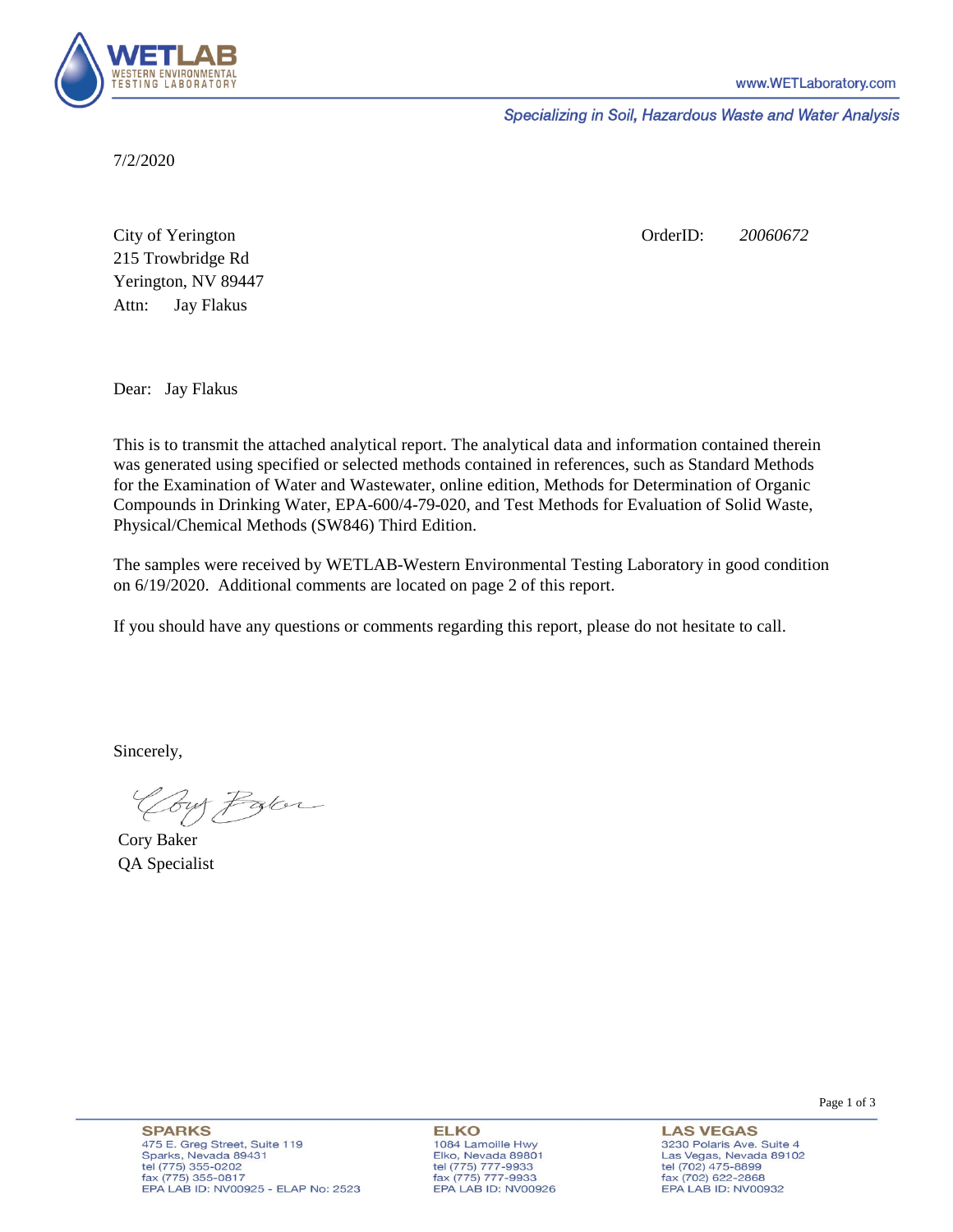*City of Yerington - 20060672* 

#### **Specific Report Comments**

None

### **Report Legend**

| B         |                          | -- Blank contamination; Analyte detected above the method reporting limit in an associated blank                                                                                                                          |
|-----------|--------------------------|---------------------------------------------------------------------------------------------------------------------------------------------------------------------------------------------------------------------------|
| D         |                          | Due to the sample matrix dilution was required in order to properly detect and report the analyte. The reporting limit has<br>been adjusted accordingly.                                                                  |
| <b>HT</b> |                          | Sample analyzed beyond the accepted holding time                                                                                                                                                                          |
| J         |                          | The reported value is between the laboratory method detection limit and the laboratory practical quantitation limit. The<br>reported result should be considered an estimate.                                             |
| K         |                          | The TPH Diesel Concentration reported here likely includes some heavier TPH Oil hydrocarbons reported in the TPH<br>Diesel range as per EPA 8015.                                                                         |
| L         |                          | The TPH Oil Concentration reported here likely includes some lighter TPH Diesel hydrocarbons reported in the TPH Oil<br>range as per EPA 8015.                                                                            |
| M         |                          | The matrix spike/matrix spike duplicate (MS/MSD) values for the analysis of this parameter were outside acceptance<br>criteria due to probable matrix interference. The reported result should be considered an estimate. |
| N         |                          | -- There was insufficient sample available to perform a spike and/or duplicate on this analytical batch.                                                                                                                  |
| NC.       |                          | Not calculated due to matrix interference                                                                                                                                                                                 |
| QD        | ۰.                       | The sample duplicate or matrix spike duplicate analysis demonstrated sample imprecision. The reported result should be<br>considered an estimate.                                                                         |
| QL        |                          | The result for the laboratory control sample (LCS) was outside WETLAB acceptance criteria and reanalysis was not<br>possible. The reported data should be considered an estimate.                                         |
| S         | $\overline{\phantom{a}}$ | Surrogate recovery was outside of laboratory acceptance limits due to matrix interference. The associated blank and LCS<br>surrogate recovery was within acceptance limits                                                |
| SC        |                          | Spike recovery not calculated. Sample concentration $>4X$ the spike amount; therefore, the spike could not be adequately<br>recovered                                                                                     |
| U         |                          | The analyte was analyzed for, but was not detected above the level of the reported sample reporting/quantitation limit. The<br>reported result should be considered an estimate.                                          |
|           |                          |                                                                                                                                                                                                                           |

## **General Lab Comments**

Per method recommendation (section 4.4), Samples analyzed by methods EPA 300.0 and EPA 300.1 have been filtered prior to analysis.

The following is an interpretation of the results from EPA method 9223B:

A result of zero (0) indicates absence for both coliform and Escherichia coli meaning the water meets the microbiological requirements of the U.S. EPA Safe Drinking Water Act (SDWA). A result of one (1) for either test indicates presence and the water does not meet the SDWA requirements. Waters with positive tests should be disinfected by a certified water treatment operator and retested.

Per federal regulation the holding time for the following parameters in aqueous/water samples is 15 minutes: Residual Chlorine, pH, Dissolved Oxygen, Sulfite.

# **ELKO**

1084 Lamoille Hwy<br>Elko, Nevada 89801 EIKO, Nevada 8980<br>tel (775) 777-9933<br>fax (775) 777-9933 EPA LAB ID: NV00926

**LAS VEGAS** 3230 Polaris Ave. Suite 4<br>Las Vegas, Nevada 89102<br>tel (702) 475-8899 fax (702) 622-2868 EPA LAB ID: NV00932

Page 2 of 3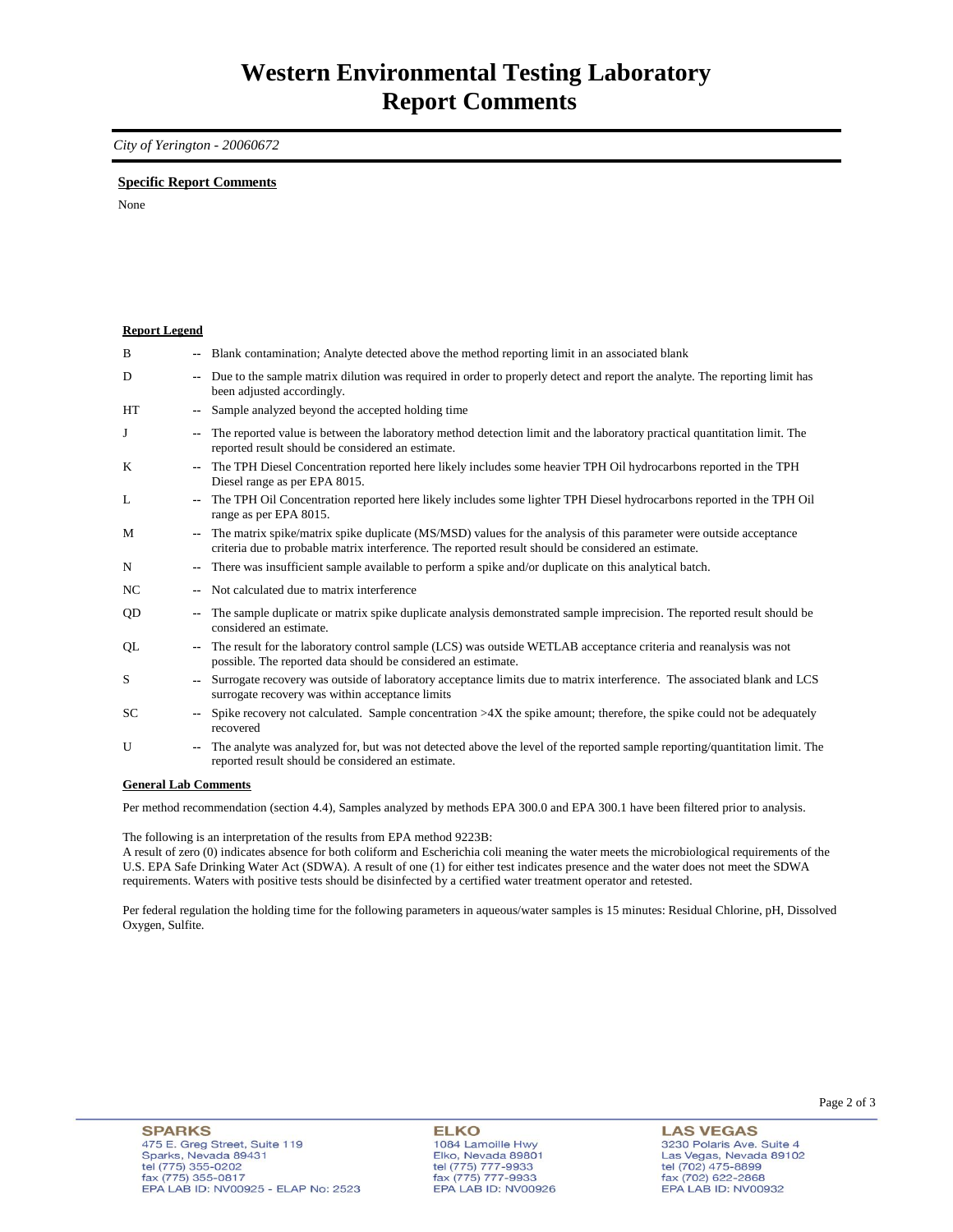# **Western Environmental Testing Laboratory Analytical Report**

| <b>City of Yerington</b><br>215 Trowbridge Rd                                                        |                                                              |                |              |    | <b>Date Printed:</b><br>OrderID: | 7/2/2020<br>20060672                                                              |       |
|------------------------------------------------------------------------------------------------------|--------------------------------------------------------------|----------------|--------------|----|----------------------------------|-----------------------------------------------------------------------------------|-------|
| Yerington, NV 89447<br><b>Attn:</b> Jay Flakus<br><b>Phone:</b> (775) 302-1155<br><b>PO\Project:</b> | <b>Fax:</b><br>NoFax<br>City of Yerington, NV/LY-0255-C/OPEN |                |              |    |                                  |                                                                                   |       |
|                                                                                                      |                                                              |                |              |    |                                  |                                                                                   |       |
| <b>Customer Sample ID:</b><br><b>WETLAB Sample ID:</b>                                               | TP07: Arsenic Treatment Plant<br>20060672-001                |                |              |    |                                  | <b>Collect Date/Time:</b> 6/19/2020 10:28<br><b>Receive Date:</b> 6/19/2020 13:38 |       |
| Analyte                                                                                              | Method                                                       | <b>Results</b> | <b>Units</b> | DF | RL                               | Analyzed                                                                          | LabID |

*DF=Dilution Factor, RL = Reporting Limit (minimum 3X the MDL), ND = Not Detected <RL or <MDL (if listed)* Page 3 of 3

**SPARKS** 475 E. Greg Street, Suite 119<br>Sparks, Nevada 89431 tel (775) 355-0202 fax (775) 355-0817<br>EPA LAB ID: NV00925 - ELAP No: 2523

## **ELKO**

1084 Lamoille Hwy<br>Elko, Nevada 89801 tel (775) 777-9933<br>fax (775) 777-9933<br>EPA LAB ID: NV00926